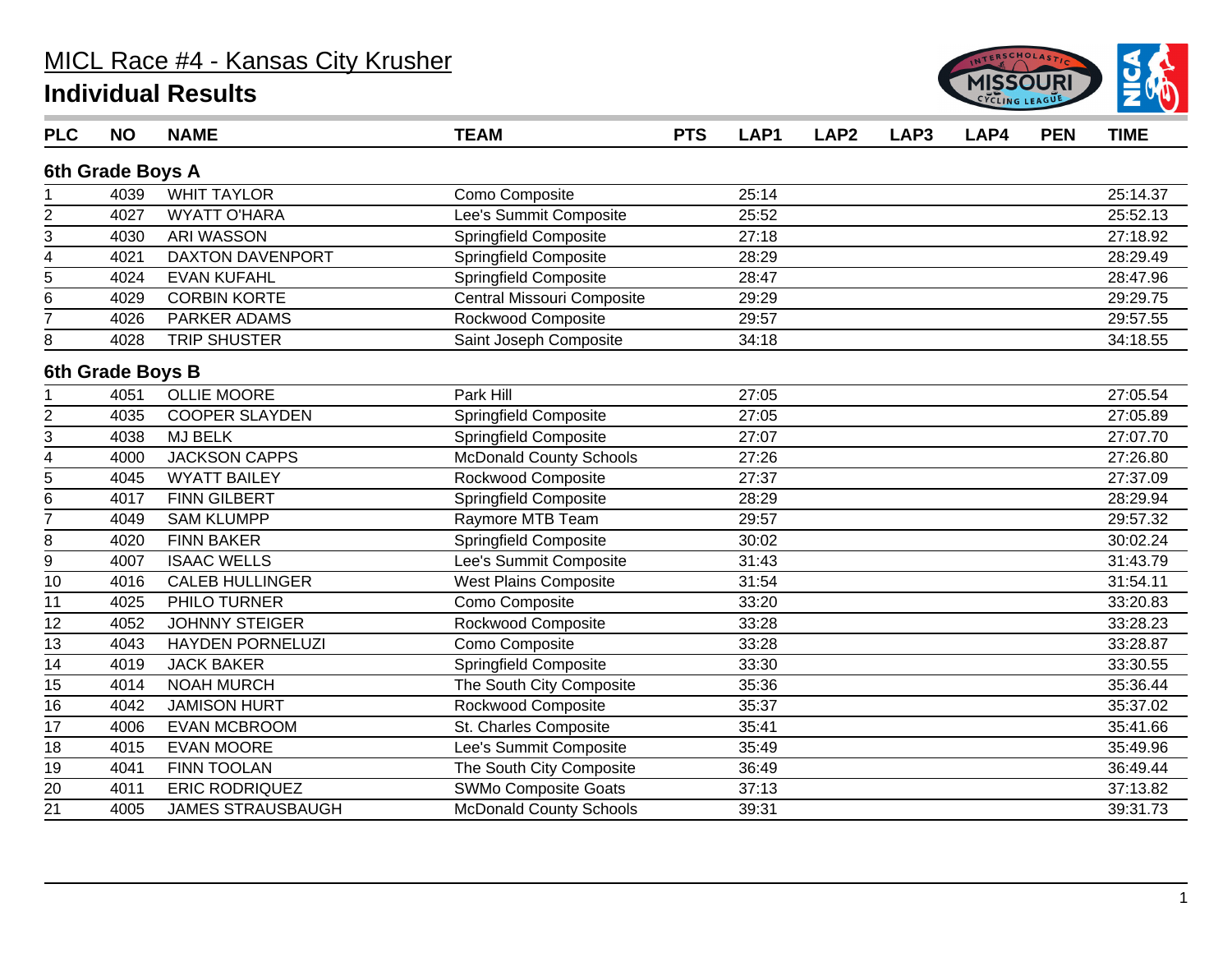

| <b>PLC</b>              | <b>NO</b>               | <b>NAME</b>                 | <b>TEAM</b>                    | <b>PTS</b> | LAP1  | LAP <sub>2</sub> | LAP3 | LAP4 | <b>PEN</b> | <b>TIME</b> |
|-------------------------|-------------------------|-----------------------------|--------------------------------|------------|-------|------------------|------|------|------------|-------------|
|                         | <b>6th Grade Girls</b>  |                             |                                |            |       |                  |      |      |            |             |
|                         | 1012                    | <b>NORAH WILLIAMS</b>       | Jefferson County Composite     |            | 28:14 |                  |      |      |            | 28:14.96    |
| $\overline{2}$          | 1000                    | <b>MAGGIE JUSTICE DAVIS</b> | Como Composite                 |            | 29:35 |                  |      |      |            | 29:35.23    |
| 3                       | 1011                    | <b>CHLOE HARISBERGER</b>    | <b>Warren County Composite</b> |            | 29:37 |                  |      |      |            | 29:37.86    |
| 4                       | 1009                    | <b>SYDNEY SUTHERLAND</b>    | Como Composite                 |            | 29:39 |                  |      |      |            | 29:39.43    |
| 5                       | 1005                    | <b>ALLISON SKINNER</b>      | Central Missouri Composite     |            | 31:56 |                  |      |      |            | 31:56.00    |
| 6                       | 1001                    | <b>OLIVIA BROWN</b>         | <b>Warren County Composite</b> |            | 32:59 |                  |      |      |            | 32:59.07    |
| $\overline{7}$          | 1007                    | MACKENZIE HOLDENRIED        | St. Charles Composite          |            | 33:12 |                  |      |      |            | 33:12.38    |
| 8                       | 1008                    | <b>GWENDOLYN FIORINO</b>    | <b>West Plains Composite</b>   |            | 33:17 |                  |      |      |            | 33:17.87    |
| 9                       | 1010                    | <b>MAE SHUSTER</b>          | Saint Joseph Composite         |            | 33:23 |                  |      |      |            | 33:23.68    |
| 10                      | 1002                    | <b>AURORA LEE</b>           | Rockwood Composite             |            | 35:10 |                  |      |      |            | 35:10.25    |
|                         | <b>7th Grade Boys A</b> |                             |                                |            |       |                  |      |      |            |             |
|                         | 5070                    | <b>DRAKE SILHAVY</b>        | Jefferson County Composite     |            | 23:59 | 26:22            |      |      |            | 50:22.12    |
| $\overline{c}$          | 5057                    | <b>KOLCE MILESKI</b>        | Rockwood Composite             |            | 24:56 | 26:10            |      |      |            | 51:06.18    |
| 3                       | 5071                    | <b>ANDERSON GAMMILL</b>     | Lee's Summit Composite         |            | 25:18 | 26:04            |      |      |            | 51:23.71    |
| $\overline{\mathbf{4}}$ | 5076                    | <b>ISSAC O'HARA</b>         | Lee's Summit Composite         |            | 25:09 | 26:17            |      |      |            | 51:27.63    |
| 5                       | 4032                    | LUKE CUDDIHEE               | Rockwood Composite             |            | 25:27 | 26:55            |      |      |            | 52:22.56    |
| 6                       | 5020                    | <b>JOEL CUDDY</b>           | Rockwood Composite             |            | 25:14 | 27:13            |      |      |            | 52:27.51    |
| 7                       | 5017                    | <b>AYDEN BALSAMO</b>        | Rockwood Composite             |            | 25:27 | 27:01            |      |      |            | 52:28.59    |
| 8                       | 5033                    | <b>COOPER JOHNSON</b>       | <b>Springfield Composite</b>   |            | 25:18 | 27:29            |      |      |            | 52:48.11    |
| 9                       | 5073                    | <b>KYLER VANMATRE</b>       | Como Composite                 |            | 25:39 | 27:32            |      |      |            | 53:11.78    |
| 10                      | 5016                    | <b>ANTHONY BALSAMO</b>      | Rockwood Composite             |            | 26:16 | 27:15            |      |      |            | 53:32.50    |
| 11                      | 5065                    | <b>BO WAIT</b>              | <b>Tri Lakes Composite</b>     |            | 26:47 | 27:54            |      |      |            | 54:42.25    |
| 12                      | 5056                    | <b>BRYCE NELSON</b>         | Rockwood Composite             |            | 27:02 | 28:57            |      |      |            | 55:59.81    |
| 13                      | 5013                    | <b>AIDEN GOOD</b>           | Lee's Summit Composite         |            | 27:16 | 29:42            |      |      |            | 56:58.75    |
| 14                      | 5058                    | <b>CASH MINOR</b>           | Rockwood Composite             |            | 27:47 | 29:16            |      |      |            | 57:04.45    |
| 15                      | 5068                    | <b>TOMMY KAUFMANN</b>       | <b>Warsaw Wildcats</b>         |            | 25:23 | 32:24            |      |      |            | 57:48.04    |
| 16                      | 5007                    | <b>COLE HOWARD</b>          | Metro East Composite           |            | 28:22 | 30:48            |      |      |            | 59:10.94    |
| 17                      | 5069                    | <b>GABE NOLAND</b>          | <b>Warsaw Wildcats</b>         |            | 34:50 | n/a              | n/a  | n/a  |            | XX:XX:XX    |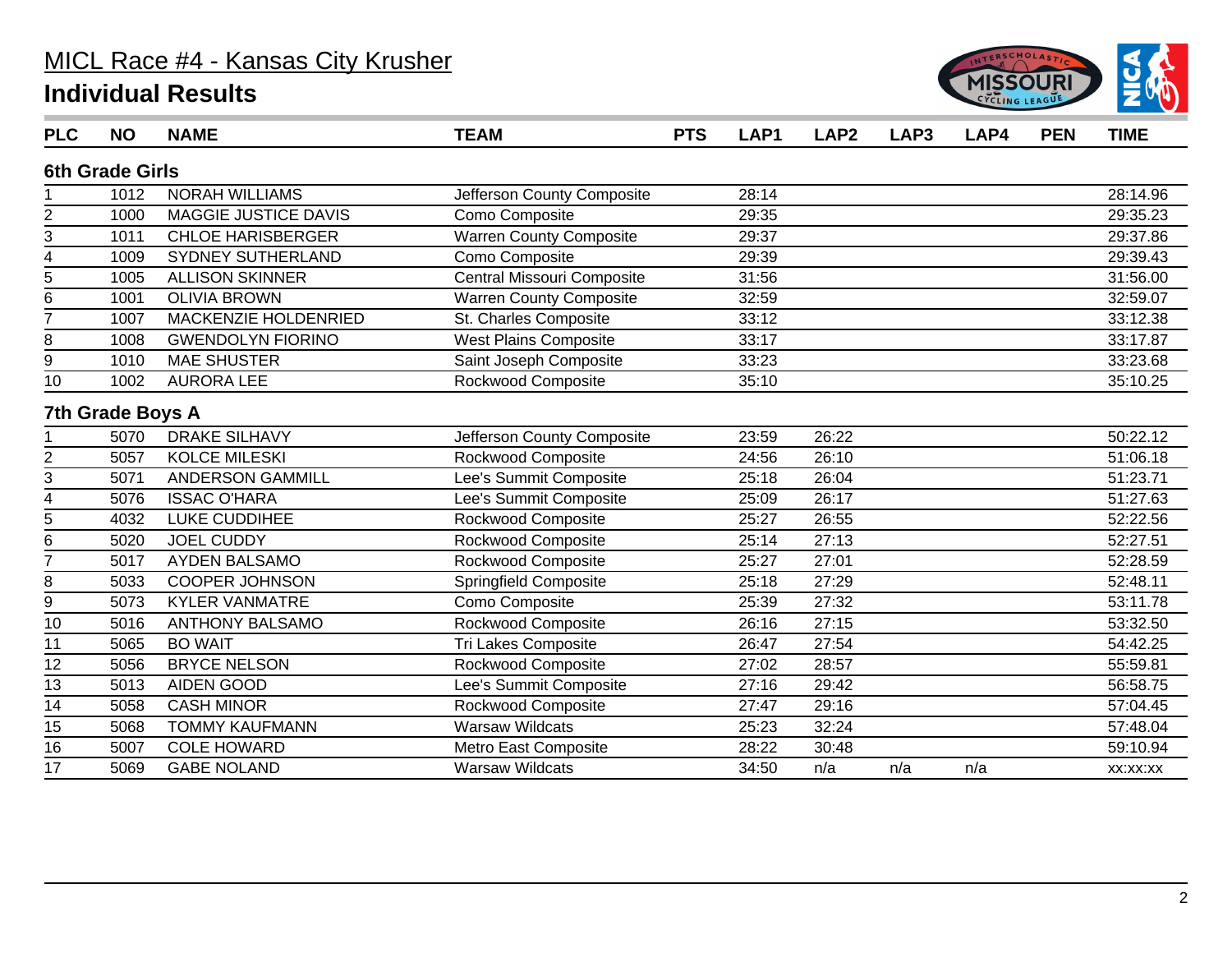

| <b>PLC</b> | <b>NO</b>        | <b>NAME</b>             | <b>TEAM</b>                    | <b>PTS</b> | LAP <sub>1</sub> | LAP <sub>2</sub> | LAP3 | LAP4 | <b>PEN</b> | <b>TIME</b> |
|------------|------------------|-------------------------|--------------------------------|------------|------------------|------------------|------|------|------------|-------------|
|            | 7th Grade Boys B |                         |                                |            |                  |                  |      |      |            |             |
|            | 5061             | <b>ADAM GINGRICH</b>    | Como Composite                 |            | 26:49            |                  |      |      |            | 26:49.74    |
| 2          | 5021             | ADLER DONALDSON         | Rockwood Composite             |            | 26:49            |                  |      |      |            | 26:49.98    |
| 3          | 5031             | <b>OWEN PLUTE</b>       | Springfield Composite          |            | 27:12            |                  |      |      |            | 27:12.20    |
| 4          | 5019             | <b>LANDON ABERLE</b>    | Rockwood Composite             |            | 27:32            |                  |      |      |            | 27:32.28    |
| 5          | 5025             | RYLAN LUTTRELL          | Jefferson County Composite     |            | 27:51            |                  |      |      |            | 27:51.10    |
| 6          | 5026             | <b>CAMDEN NEWTON</b>    | Jefferson County Composite     |            | 28:20            |                  |      |      |            | 28:20.35    |
| 7          | 5059             | <b>CHASE COOPER</b>     | St. Charles Composite          |            | 28:31            |                  |      |      |            | 28:31.35    |
| 8          | 5001             | <b>ELI WILLIAMS</b>     | Central Missouri Composite     |            | 28:42            |                  |      |      |            | 28:42.34    |
|            | 7th Grade Boys C |                         |                                |            |                  |                  |      |      |            |             |
|            | 5066             | <b>BRETT KINCHELOE</b>  | Lee's Summit Composite         |            | 29:15            |                  |      |      |            | 29:15.14    |
| 2          | 5003             | <b>DREW DANNAN</b>      | The South City Composite       |            | 30:48            |                  |      |      |            | 30:48.77    |
| 3          | 5047             | <b>DECLYN JONES</b>     | <b>McDonald County Schools</b> |            | 30:51            |                  |      |      |            | 30:51.16    |
| 4          | 5067             | <b>JUSTIN GENTILINI</b> | Rockwood Composite             |            | 31:25            |                  |      |      |            | 31:25.54    |
| 5          | 5045             | <b>NOAH TUCKER</b>      | <b>McDonald County Schools</b> |            | 31:32            |                  |      |      |            | 31:32.88    |
| 6          | 5072             | <b>EVAN GERINGER</b>    | St. Charles Composite          |            | 34:37            |                  |      |      |            | 34:37.57    |
| 7          | 5046             | <b>SEAMUS RHUDA</b>     | <b>McDonald County Schools</b> |            | 35:02            |                  |      |      |            | 35:02.03    |
| 8          | 5042             | <b>TATE BAKER</b>       | Lee's Summit Composite         |            | 35:20            |                  |      |      |            | 35:20.97    |
| 9          | 5030             | <b>COOPER WHITE</b>     | St. Charles Composite          |            | 36:00            |                  |      |      |            | 36:00.11    |
| 10         | 5012             | <b>JACK PEREZ</b>       | Lee's Summit Composite         |            | 37:08            |                  |      |      |            | 37:08.69    |
| 11         | 5062             | <b>NOAH USHE</b>        | The South City Composite       |            | 38:33            |                  |      |      |            | 38:33.16    |
| 12         | 5004             | NATHANIEL BAUM          | The South City Composite       |            | 41:52            |                  |      |      |            | 41:52.64    |
| 13         | 5051             | ANDREW DUNGAN           | St. Charles Composite          |            | 46:43            |                  |      |      |            | 46:43.36    |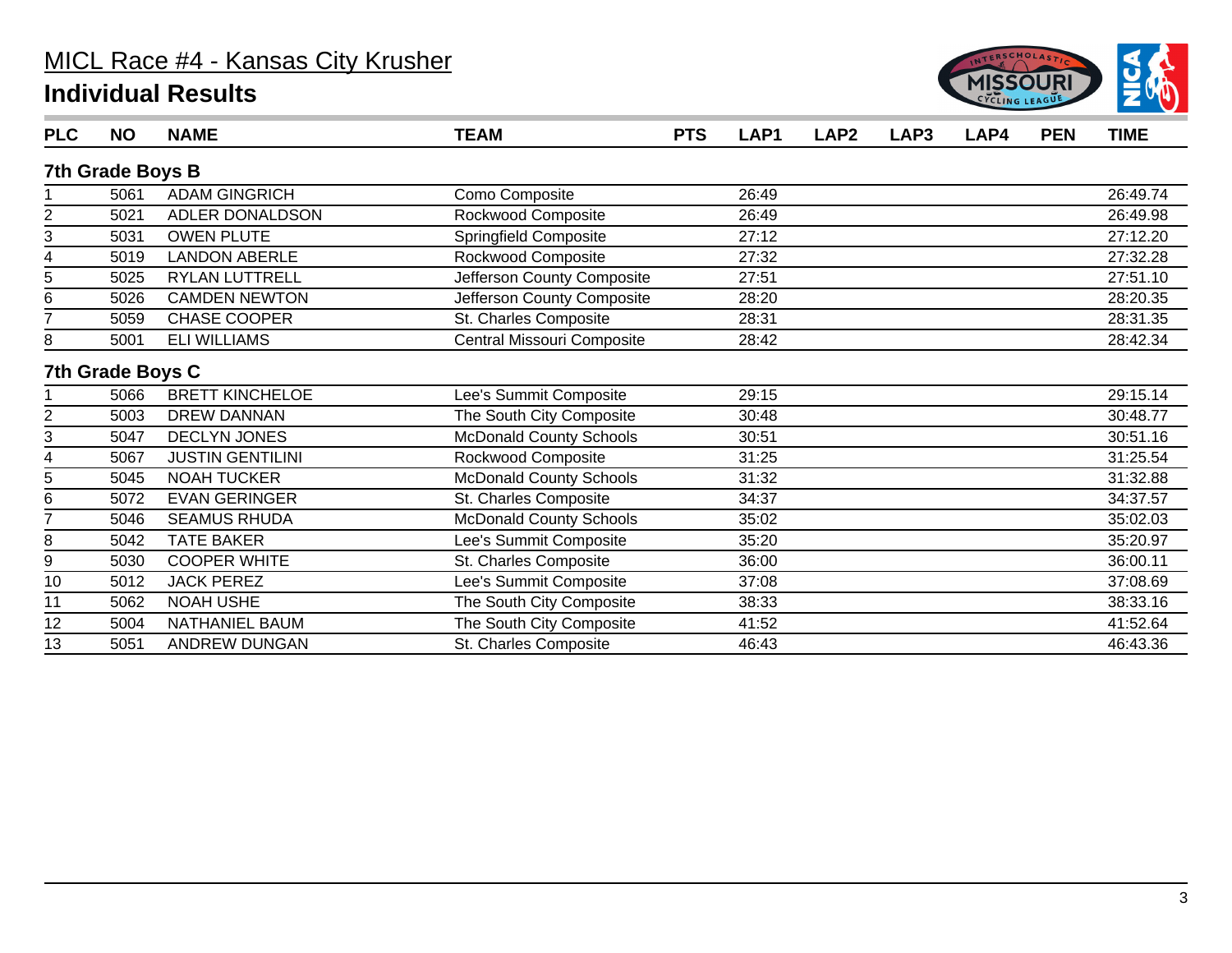

| <b>PLC</b>     | <b>NO</b>              | <b>NAME</b>              | <b>TEAM</b>                  | <b>PTS</b> | LAP1  | LAP <sub>2</sub> | LAP3 | LAP4 | <b>PEN</b> | <b>TIME</b> |
|----------------|------------------------|--------------------------|------------------------------|------------|-------|------------------|------|------|------------|-------------|
|                | <b>7th Grade Girls</b> |                          |                              |            |       |                  |      |      |            |             |
|                | 2012                   | <b>MARLOWE WEIS</b>      | Como Composite               |            | 26:45 |                  |      |      |            | 26:45.22    |
| $\overline{2}$ | 2005                   | <b>NORA KOETTING</b>     | <b>SEMO Composite</b>        |            | 28:58 |                  |      |      |            | 28:58.11    |
| 3              | 2017                   | <b>SOLEAH ARNEY</b>      | Saint Joseph Composite       |            | 29:33 |                  |      |      |            | 29:33.48    |
| 4              | 2014                   | ARI MIDDELKOOP           | Como Composite               |            | 30:19 |                  |      |      |            | 30:19.88    |
| $\overline{5}$ | 2019                   | <b>GRACIE TRIPP</b>      | St. Charles Composite        |            | 31:32 |                  |      |      |            | 31:32.75    |
| 6              | 2009                   | <b>ELLA BOEHM</b>        | <b>Springfield Composite</b> |            | 31:53 |                  |      |      |            | 31:53.12    |
| $\overline{7}$ | 2026                   | <b>MADALYN SMITH</b>     | Lee's Summit Composite       |            | 32:40 |                  |      |      |            | 32:40.37    |
| 8              | 2023                   | <b>GISELLE THACH</b>     | Springfield Composite        |            | 34:45 |                  |      |      |            | 34:45.27    |
| 9              | 2027                   | <b>MOLLY RONK</b>        | Park Hill                    |            | 35:07 |                  |      |      |            | 35:07.08    |
| 10             | 2010                   | <b>IZZY FLESNER</b>      | The South City Composite     |            | 35:17 |                  |      |      |            | 35:17.49    |
| 11             | 2020                   | <b>JILLIAN STAROSTKI</b> | St. Charles Composite        |            | 36:25 |                  |      |      |            | 36:25.79    |
| 12             | 2011                   | KIRA MENTEL PARSONS      | The South City Composite     |            | 36:30 |                  |      |      |            | 36:30.06    |
|                | 8th Grade Boys A       |                          |                              |            |       |                  |      |      |            |             |
|                | 6038                   | <b>CARTER LEMBKE</b>     | Como Composite               |            | 21:44 | 23:23            |      |      |            | 45:07.70    |
| $\overline{c}$ | 6063                   | <b>OLIVER TAHA</b>       | Rockwood Composite           |            | 21:45 | 23:22            |      |      |            | 45:07.98    |
| 3              | 6053                   | <b>SHARIF GALAL</b>      | Springfield Composite        |            | 22:28 | 23:44            |      |      |            | 46:12.88    |
| 4              | 6070                   | <b>JACK KIEFNER</b>      | St. Charles Composite        |            | 22:45 | 23:52            |      |      |            | 46:38.29    |
| 5              | 6065                   | <b>JONATHAN YATES</b>    | Rockwood Composite           |            | 23:05 | 23:54            |      |      |            | 46:59.78    |
| 6              | 6033                   | <b>JONAS MOORE</b>       | Park Hill                    |            | 23:04 | 24:30            |      |      |            | 47:34.68    |
| 7              | 6064                   | <b>CANYON MINOR</b>      | Rockwood Composite           |            | 23:40 | 25:06            |      |      |            | 48:46.51    |
| 8              | 6025                   | <b>OWEN CHOI</b>         | MID COUNTY COMPOSITE         |            | 23:53 | 25:09            |      |      |            | 49:03.62    |
| 9              | 6058                   | <b>GAVIN BLEYER</b>      | MID COUNTY COMPOSITE         |            | 23:53 | 25:27            |      |      |            | 49:20.69    |
| 10             | 6071                   | <b>RILEY ROMACKER</b>    | Rockwood Composite           |            | 24:49 | 26:01            |      |      |            | 50:51.20    |
| 11             | 6032                   | <b>JAMESON GERBES</b>    | Central Missouri Composite   |            | 24:51 | 26:00            |      |      |            | 50:52.47    |
| 12             | 6044                   | <b>LANDON WEGLEITNER</b> | Lee's Summit Composite       |            | 24:44 | 26:25            |      |      |            | 51:10.89    |
| 13             | 6031                   | <b>JACKSON GERBES</b>    | Central Missouri Composite   |            | 47:35 | n/a              | n/a  | n/a  |            | XX:XX:XX    |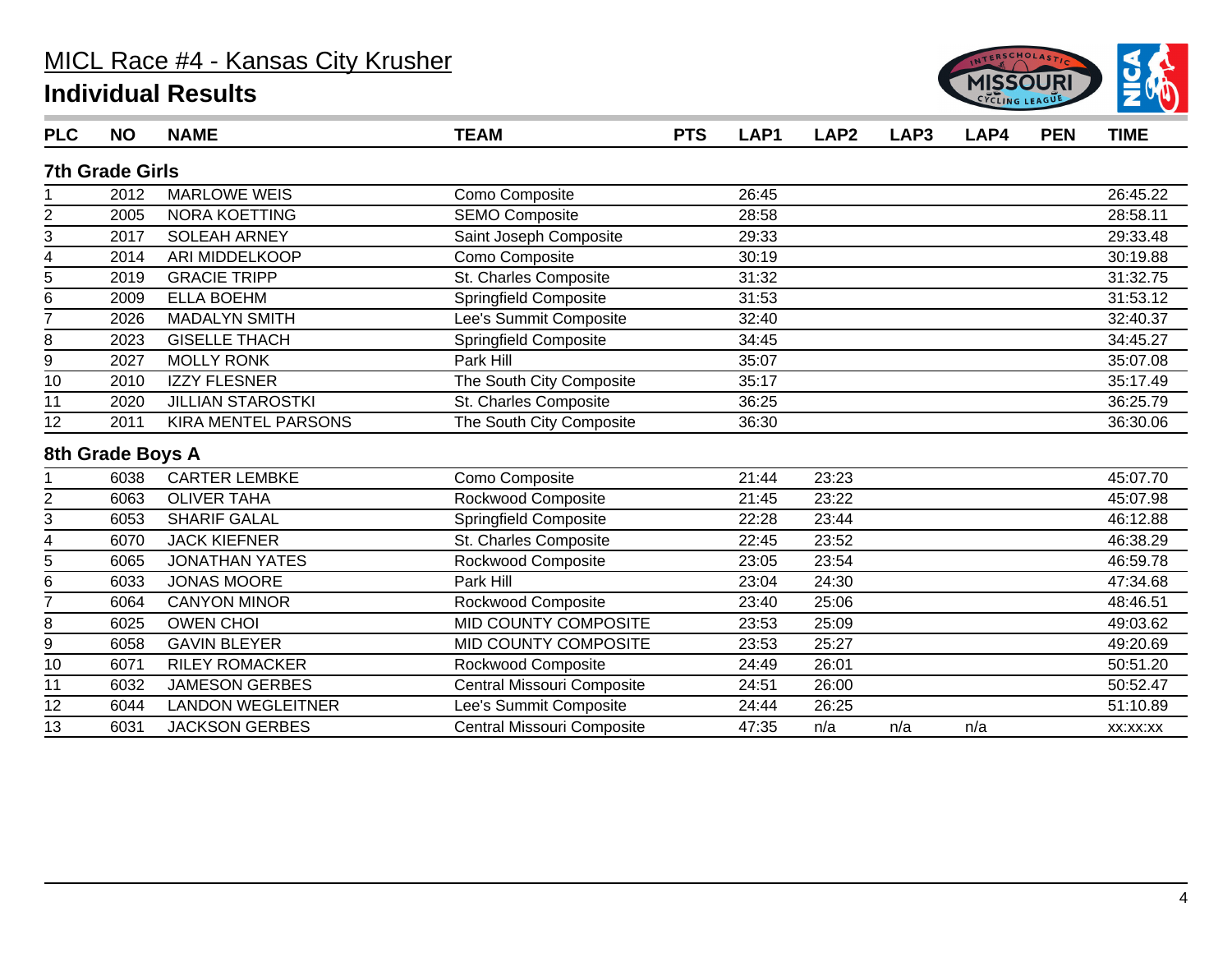

| <b>PLC</b> | <b>NO</b>        | <b>NAME</b>              | <b>TEAM</b>                    | <b>PTS</b> | LAP1  | LAP <sub>2</sub> | LAP3 | LAP4 | <b>PEN</b> | <b>TIME</b> |
|------------|------------------|--------------------------|--------------------------------|------------|-------|------------------|------|------|------------|-------------|
|            | 8th Grade Boys B |                          |                                |            |       |                  |      |      |            |             |
|            | 6041             | <b>RYAN SAFFLE</b>       | Tri Lakes Composite            |            | 24:40 |                  |      |      |            | 24:40.46    |
| 2          | 6004             | <b>ANDREW HILL</b>       | Park Hill                      |            | 24:56 |                  |      |      |            | 24:56.33    |
| 3          | 6075             | <b>KENNY TOWNSEND</b>    | Como Composite                 |            | 25:16 |                  |      |      |            | 25:16.51    |
| 4          | 6047             | <b>KAI MITCHELL</b>      | Rockwood Composite             |            | 25:36 |                  |      |      |            | 25:36.98    |
| 5          | 6012             | <b>KAID SHAW</b>         | Como Composite                 |            | 25:41 |                  |      |      |            | 25:41.31    |
| 6          | 6030             | <b>FINN MCGRAW</b>       | MID COUNTY COMPOSITE           |            | 25:57 |                  |      |      |            | 25:57.48    |
| 7          | 6003             | <b>LEVI FOX</b>          | Park Hill                      |            | 26:13 |                  |      |      |            | 26:13.46    |
| 8          | 6029             | <b>CARSON WESTERBECK</b> | MID COUNTY COMPOSITE           |            | 26:58 |                  |      |      |            | 26:58.79    |
| 9          | 6001             | <b>JACK JOHNSON</b>      | MID COUNTY COMPOSITE           |            | 27:19 |                  |      |      |            | 27:19.88    |
| 10         | 6000             | <b>LUKE SIOREK</b>       | MID COUNTY COMPOSITE           |            | 27:30 |                  |      |      |            | 27:30.60    |
| 11         | 6015             | <b>VIVEK MADDINENI</b>   | Rockwood Composite             |            | 27:36 |                  |      |      |            | 27:36.83    |
| 12         | 6061             | <b>CARSON BAILEY</b>     | Rockwood Composite             |            | 28:36 |                  |      |      |            | 28:36.71    |
| 13         | 6035             | <b>GABRIEL ESTRADA</b>   | The South City Composite       |            | 29:01 |                  |      |      |            | 29:01.98    |
| 14         | 6057             | <b>AIDEN CAVNAR</b>      | <b>Springfield Composite</b>   |            | 29:02 |                  |      |      |            | 29:02.00    |
| 15         | 6039             | <b>TRENTEN ALEXANDER</b> | <b>Warren County Composite</b> |            | 29:16 |                  |      |      |            | 29:16.72    |
| 16         | 6054             | <b>TORSTEN TAYLOR</b>    | <b>Springfield Composite</b>   |            | 29:22 |                  |      |      |            | 29:22.18    |
| 17         | 6008             | SAM PELIZZARO            | The South City Composite       |            | 29:32 |                  |      |      |            | 29:32.24    |
| 18         | 6027             | <b>VAN MCFARLAND</b>     | MID COUNTY COMPOSITE           |            | 30:01 |                  |      |      |            | 30:01.32    |
| 19         | 6052             | <b>ANTON SCHUETZ</b>     | St. Charles Composite          |            | 30:26 |                  |      |      |            | 30:26.57    |
| 20         | 6055             | <b>HUDSON ZWEERINK</b>   | Springfield Composite          |            | 31:24 |                  |      |      |            | 31:24.03    |
| 21         | 6034             | <b>JAVIER ESTRADA</b>    | The South City Composite       |            | 32:02 |                  |      |      |            | 32:02.24    |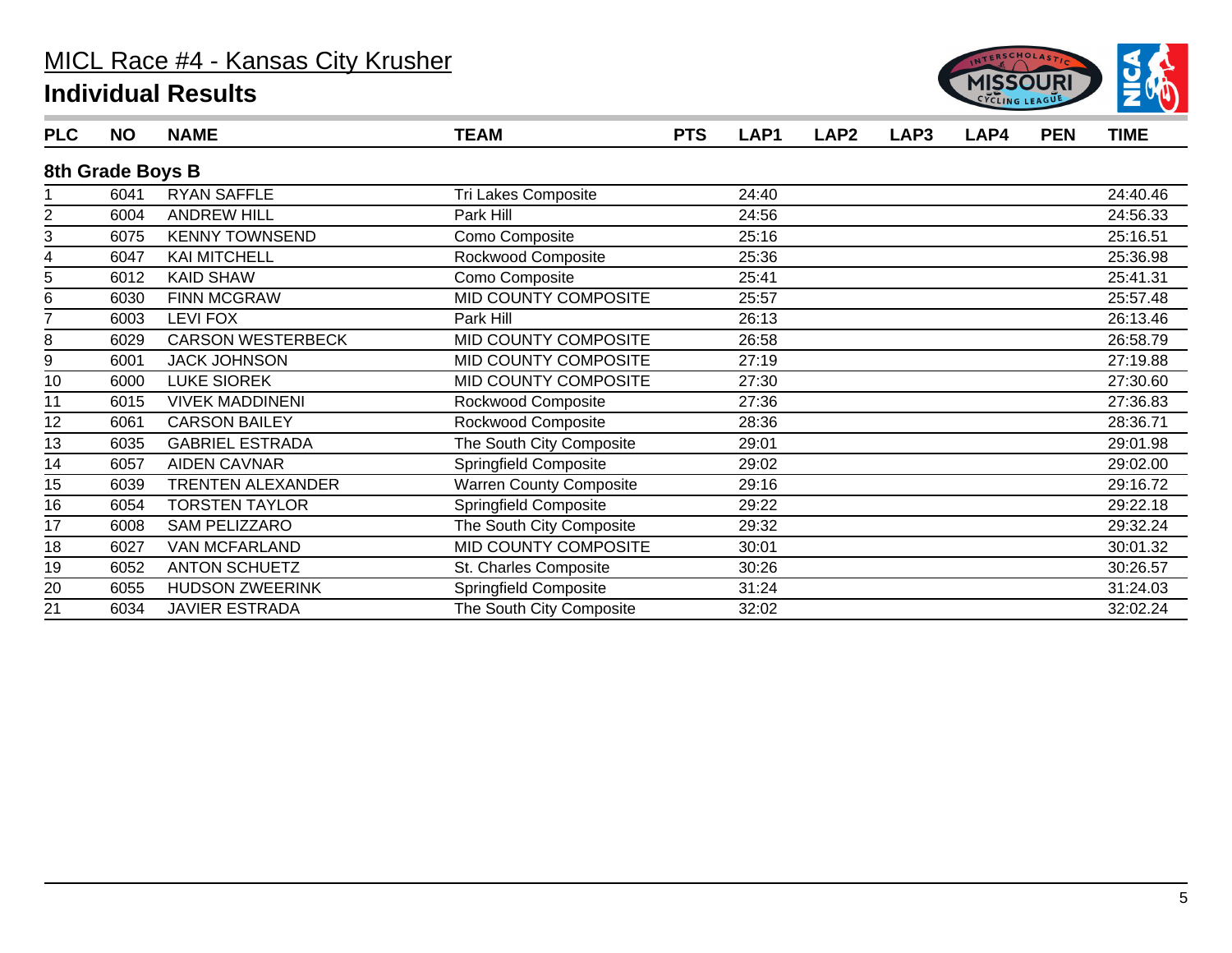

| <b>PLC</b>              | <b>NO</b>        | <b>NAME</b>               | <b>TEAM</b>                    | <b>PTS</b> | LAP1  | LAP <sub>2</sub> | LAP3 | LAP4 | <b>PEN</b> | <b>TIME</b> |
|-------------------------|------------------|---------------------------|--------------------------------|------------|-------|------------------|------|------|------------|-------------|
|                         | 8th Grade Boys C |                           |                                |            |       |                  |      |      |            |             |
|                         | 6068             | <b>MAKSIM PROTZMAN</b>    | Central Missouri Composite     |            | 26:11 |                  |      |      |            | 26:11.17    |
| $\overline{\mathbf{c}}$ | 6009             | <b>WESLEY BALSAMO</b>     | The South City Composite       |            | 28:47 |                  |      |      |            | 28:47.20    |
| 3                       | 6074             | <b>CONNOR ADELMANN</b>    | The South City Composite       |            | 29:43 |                  |      |      |            | 29:43.77    |
| 4                       | 6006             | <b>WES BIRKHEAD</b>       | The South City Composite       |            | 31:14 |                  |      |      |            | 31:14.99    |
| 5                       | 6011             | <b>SAMUEL VENKER</b>      | The South City Composite       |            | 32:22 |                  |      |      |            | 32:22.59    |
| 6                       | 6024             | <b>SHAFER MARTINSON</b>   | <b>Springfield Composite</b>   |            | 32:40 |                  |      |      |            | 32:40.05    |
| $\overline{7}$          | 6005             | <b>ELI MURCH</b>          | The South City Composite       |            | 34:20 |                  |      |      |            | 34:20.95    |
| 8                       | 6048             | <b>ELLIOTT PALMER</b>     | <b>McDonald County Schools</b> |            | 35:32 |                  |      |      |            | 35:32.08    |
| 9                       | 6020             | <b>THOMAS HENDRICKSON</b> | Jefferson County Composite     |            | 36:30 |                  |      |      |            | 36:30.09    |
| 10                      | 6007             | <b>GABRIEL VON ROHR</b>   | The South City Composite       |            | 38:08 |                  |      |      |            | 38:08.34    |
| 11                      | 6010             | <b>JULIAN YELM</b>        | The South City Composite       |            | 43:47 |                  |      |      |            | 43:47.60    |
|                         | 8th Grade Girls  |                           |                                |            |       |                  |      |      |            |             |
|                         | 3010             | KAITLYN BEATTIE           | Rockwood Composite             |            | 28:10 |                  |      |      |            | 28:10.67    |
| $\overline{2}$          | 3008             | <b>LAUREN CUSTIS</b>      | The South City Composite       |            | 28:22 |                  |      |      |            | 28:22.53    |
| 3                       | 3012             | <b>REAGAN KIRKPATRICK</b> | Jefferson County Composite     |            | 29:19 |                  |      |      |            | 29:19.65    |
| 4                       | 3017             | <b>AVA WILLIAMS</b>       | Jefferson County Composite     |            | 29:35 |                  |      |      |            | 29:35.05    |
| 5                       | 3015             | <b>SYLVIA LAMPE</b>       | <b>Springfield Composite</b>   |            | 29:39 |                  |      |      |            | 29:39.99    |
| 6                       | 3011             | <b>MARISSA BLACKFORD</b>  | Jefferson County Composite     |            | 30:47 |                  |      |      |            | 30:47.63    |
| $\overline{7}$          | 3009             | <b>ELIZABETH BROWN</b>    | SWMo Composite Goats           |            | 31:10 |                  |      |      |            | 31:10.11    |
| 8                       | 3005             | <b>ROSLYN FIORINO</b>     | <b>West Plains Composite</b>   |            | 32:02 |                  |      |      |            | 32:02.73    |
| 9                       | 3007             | <b>MAEVE TOOLAN</b>       | The South City Composite       |            | 35:37 |                  |      |      |            | 35:37.39    |
| 10                      | 3013             | <b>ADDIE TRIPP</b>        | St. Charles Composite          |            | 35:50 |                  |      |      |            | 35:50.35    |
| 11                      | 3003             | <b>ALISON MOORE</b>       | Lee's Summit Composite         |            | 38:01 |                  |      |      |            | 38:01.39    |
| 12                      | 3006             | <b>EMMA POTTER</b>        | The South City Composite       |            | 39:01 |                  |      |      |            | 39:01.98    |
| 13                      | 3001             | <b>BELLA FANTOZZI</b>     | The South City Composite       |            | 39:21 |                  |      |      |            | 39:21.27    |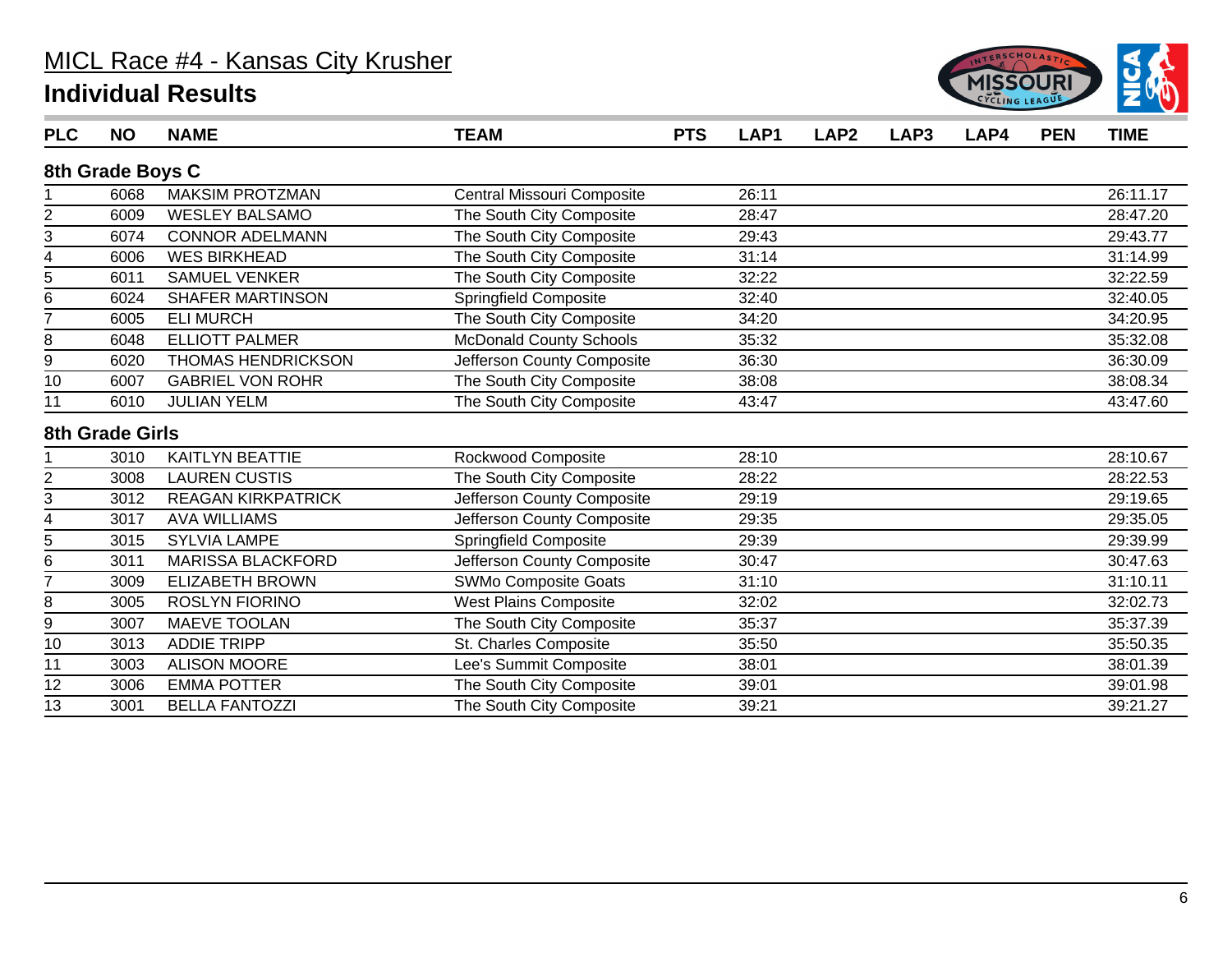

| <b>PLC</b> | <b>NO</b>              | <b>NAME</b>                    | <b>TEAM</b>            | <b>PTS</b> | LAP1  | LAP <sub>2</sub> | LAP3  | LAP4           | <b>PEN</b> | <b>TIME</b> |
|------------|------------------------|--------------------------------|------------------------|------------|-------|------------------|-------|----------------|------------|-------------|
|            | <b>Freshman Boys A</b> |                                |                        |            |       |                  |       |                |            |             |
|            | 848                    | <b>CHAD BROWN (PTS LEADER)</b> | Rockwood Composite     | 500        | 21:48 | 22:02            | 21:53 |                |            | 1:05:44.75  |
| 2          | 847                    | <b>LIAM MCMILLEN</b>           | Rockwood Composite     | 490        | 22:43 | 23:26            | 23:47 |                |            | 1:09:57.36  |
| 3          | 814                    | <b>LOGAN STAGNER</b>           | MID COUNTY COMPOSITE   | 481        | 22:44 | 23:33            | 23:59 |                |            | 1:10:17.89  |
| 4          | 841                    | <b>ISAAC MAGERS</b>            | MID COUNTY COMPOSITE   | 472        | 22:45 | 24:00            | 24:31 |                |            | 1:11:16.37  |
| 5          | 840                    | <b>MACEN CARNAHAN</b>          | Springfield Composite  | 464        | 23:01 | 24:08            | 24:19 |                |            | 1:11:29.26  |
| 6          | 844                    | <b>KENNY PFAFF</b>             | Lee's Summit Composite | 456        | 23:28 | 23:52            | 24:25 |                |            | 1:11:46.37  |
|            | 851                    | <b>CARSON BROOKS</b>           | Saint Joseph Composite | 448        | 22:46 | 24:30            | 24:49 |                |            | 1:12:06.69  |
| 8          | 835                    | <b>ANDREW SIMON</b>            | St. Charles Composite  | 441        | 22:45 | 24:17            | 25:13 |                |            | 1:12:17.12  |
| 9          | 846                    | <b>DEVIN ANDERSEN</b>          | Lee's Summit Composite | 434        | 24:26 | 25:19            | 27:11 |                |            | 1:16:57.23  |
| 10         | 830                    | <b>BECKETT LEMBECK</b>         | Rockwood Composite     | 427        | 25:51 | 27:18            | 27:02 |                |            | 1:20:13.21  |
| 11         | 801                    | <b>JAXSON DECKARD</b>          | <b>Warsaw Wildcats</b> | 420        | 24:51 | 25:13            | 30:56 |                |            | 1:21:01.40  |
| 12         | 807                    | <b>JORDAN EVANS</b>            | Rockwood Composite     | 414        | 25:51 | 30:23            | 27:26 |                |            | 1:23:40.78  |
| 13         | 823                    | <b>MASON JUSTICE DAVIS</b>     | Como Composite         | 408        | 25:28 | 27:40            | 33:14 |                |            | 1:26:23.55  |
| 14         | 820                    | <b>BLAKE MORRIS</b>            | Como Composite         | 402        | 36:29 | 24:30            | 26:10 |                | 05:00      | 1:32:09.91  |
| 15         | 836                    | <b>BRADY MURR</b>              | Springfield Composite  | 396        | 29:11 | 31:14            | 32:08 |                |            | 1:32:34.36  |
| 16         | 843                    | <b>CHRISTOPHER MOORE</b>       | Como Composite         | 390        | 23:58 | 51:02            | 25:37 |                | 05:00      | 1:45:38.58  |
| $\star$    | 825                    | <b>GABE STAGGS</b>             | <b>SEMO Composite</b>  | 0          | n/a   | ٠                | ٠     | $\blacksquare$ |            | XX:XX:XX    |
| 17         | 845                    | <b>GARRETT STUDER</b>          | Lee's Summit Composite | 385        | 22:55 | 26:46            | 20:31 | n/a            |            | XX:XX:XX    |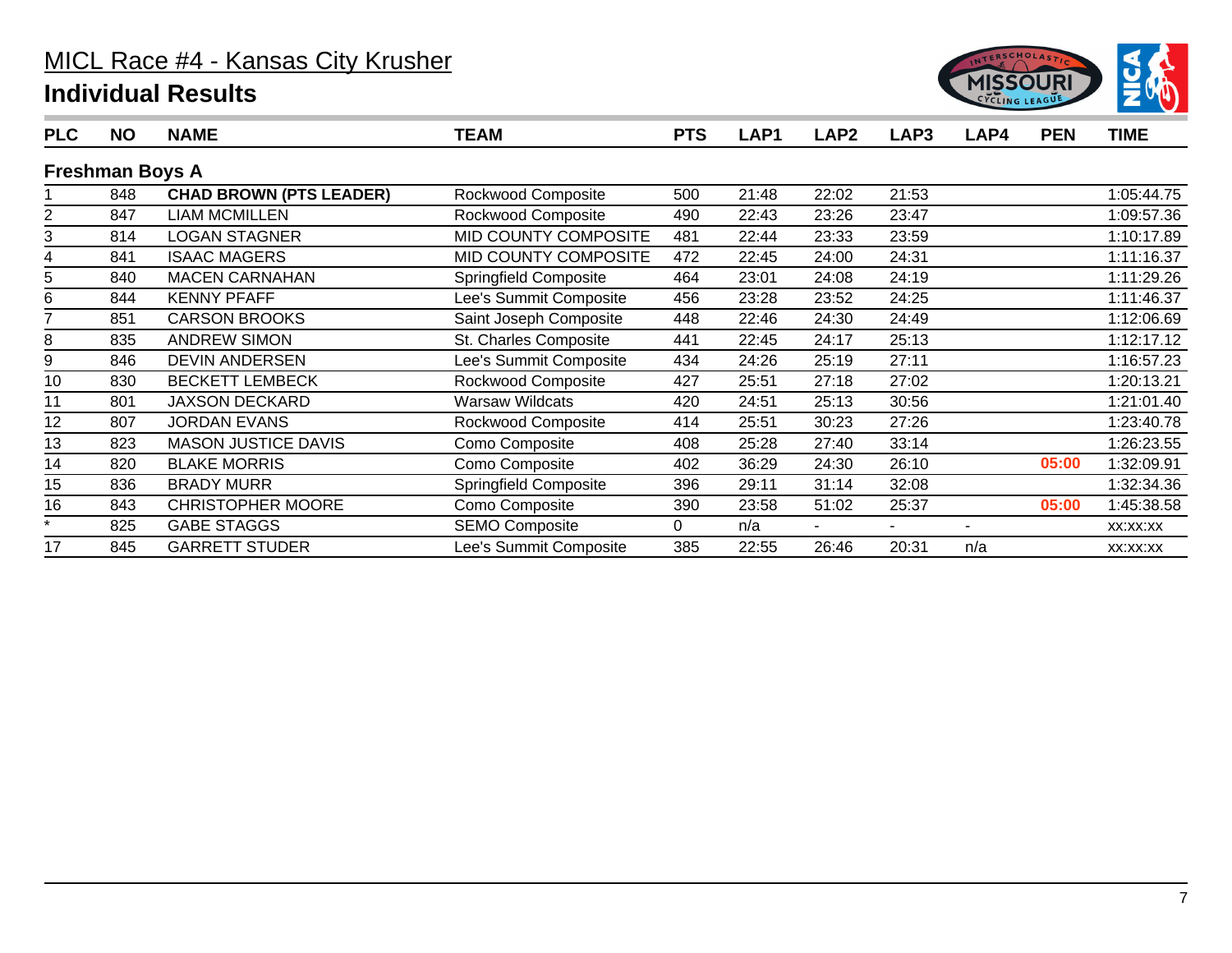

| <b>PLC</b>         | <b>NO</b>              | <b>NAME</b>                        | <b>TEAM</b>                    | <b>PTS</b>  | LAP1  | LAP <sub>2</sub> | LAP3 | LAP4 | <b>PEN</b> | <b>TIME</b> |
|--------------------|------------------------|------------------------------------|--------------------------------|-------------|-------|------------------|------|------|------------|-------------|
|                    | <b>Freshman Boys B</b> |                                    |                                |             |       |                  |      |      |            |             |
|                    | 800                    | <b>MAX MCDADE (PTS LEADER)</b>     | MID COUNTY COMPOSITE           | 300         | 27:03 | 25:02            |      |      |            | 52:05.53    |
|                    | 833                    | <b>KELLEN BAUM</b>                 | Jefferson County Composite     | 294         | 27:05 | 25:53            |      |      |            | 52:59.29    |
| $\frac{2}{3}$      | 815                    | <b>JACK CRAWFORD</b>               | Central Missouri Composite     | 289         | 28:15 | 27:08            |      |      |            | 55:23.69    |
| 4                  | 818                    | <b>BECK EARNEST-MCCLELLAND</b>     | The South City Composite       | 283         | 27:59 | 28:06            |      |      |            | 56:06.58    |
| $\overline{5}$     | 859                    | <b>NOAH HINKLE</b>                 | Lee's Summit Composite         | 278         | 29:51 | 27:35            |      |      |            | 57:26.88    |
| 6                  | 850                    | <b>HAYDEN LETT</b>                 | <b>McDonald County Schools</b> | 274         | 29:14 | 28:13            |      |      |            | 57:28.59    |
| $\overline{7}$     | 806                    | <b>MORGAN ABNEY</b>                | Rockwood Composite             | 269         | 30:23 | 28:43            |      |      |            | 59:06.44    |
| 8                  | 831                    | <b>DAYTON SMITH</b>                | Saint Joseph Composite         | 265         | 30:04 | 30:44            |      |      |            | 1:00:48.89  |
| 9                  | 811                    | <b>LOGAN MYRICK</b>                | <b>McDonald County Schools</b> | 260         | 30:23 | 32:10            |      |      |            | 1:02:33.94  |
| 10                 | 819                    | <b>LAWSON BARNES</b>               | The South City Composite       | 256         | 30:38 | 33:17            |      |      |            | 1:03:55.99  |
| 11                 | 822                    | <b>SAM LOUDENSLAGER</b>            | Como Composite                 | 252         | 34:10 | 32:03            |      |      |            | 1:06:14.37  |
| 12                 | 828                    | <b>KADEN RIGOT</b>                 | Lee's Summit Composite         | 248         | 31:03 | 35:34            |      |      |            | 1:06:38.00  |
| 13                 | 812                    | <b>GAVIN MILLER</b>                | Saint Joseph Composite         | 245         | 34:23 | 32:53            |      |      |            | 1:07:17.16  |
| $\overline{14}$    | 856                    | <b>ANTHONY KAMER</b>               | Lee's Summit Composite         | 241         | 35:02 | 36:36            |      |      |            | 1:11:38.54  |
| 15                 | 854                    | <b>CADEN ALUMBAUGH</b>             | <b>SWMo Composite Goats</b>    | 238         | 35:43 | 36:08            |      |      |            | 1:11:51.26  |
| $\overline{16}$    | 802                    | <b>MICHAEL BROWN</b>               | <b>SWMo Composite Goats</b>    | 234         | 35:44 | 36:38            |      |      |            | 1:12:22.72  |
| 17                 | 857                    | <b>WAID WILLET</b>                 | <b>McDonald County Schools</b> | 231         | 35:43 | 43:41            |      |      |            | 1:19:25.56  |
| $\overline{\cdot}$ | 861                    | <b>LOGAN FLEMING</b>               | <b>Springfield Composite</b>   | $\mathbf 0$ | n/a   |                  |      |      |            | XX:XX:XX    |
| 18                 | 805                    | <b>CARSON BOSWELL</b>              | Lee's Summit Composite         | 228         | 55:57 | n/a              | n/a  | n/a  |            | XX:XX:XX    |
|                    |                        | <b>Freshman-Sophomore Girls</b>    |                                |             |       |                  |      |      |            |             |
|                    | 700                    | <b>KIERA MOSTAFFA (PTS LEADER)</b> | <b>Warsaw Wildcats</b>         | 500         | 26:12 | 27:53            |      |      |            | 54:05.61    |
| 2                  | 706                    | <b>LUCY DIRNBERGER</b>             | The South City Composite       | 490         | 28:56 | 31:15            |      |      |            | 1:00:11.90  |
| 3                  | 403                    | <b>ELLA JOHNSON</b>                | Central Missouri Composite     | 481         | 28:34 | 32:47            |      |      |            | 1:01:21.60  |
| 4                  | 709                    | <b>ELLA MACDONALD</b>              | Lee's Summit Composite         | 472         | 30:18 | 31:49            |      |      |            | 1:02:07.99  |
| $\overline{5}$     | 708                    | <b>ADDISON CRAIG</b>               | <b>SEMO Composite</b>          | 464         | 32:20 | 34:12            |      |      |            | 1:06:33.72  |
| 6                  | 702                    | <b>HALEY SANDERS</b>               | <b>SEMO Composite</b>          | 456         | 37:13 | 42:14            |      |      |            | 1:19:28.74  |
| $\overline{7}$     | 703                    | <b>LILY ABBOTT</b>                 | Lee's Summit Composite         | 448         | 47:05 | n/a              | n/a  | n/a  |            | XX:XX:XX    |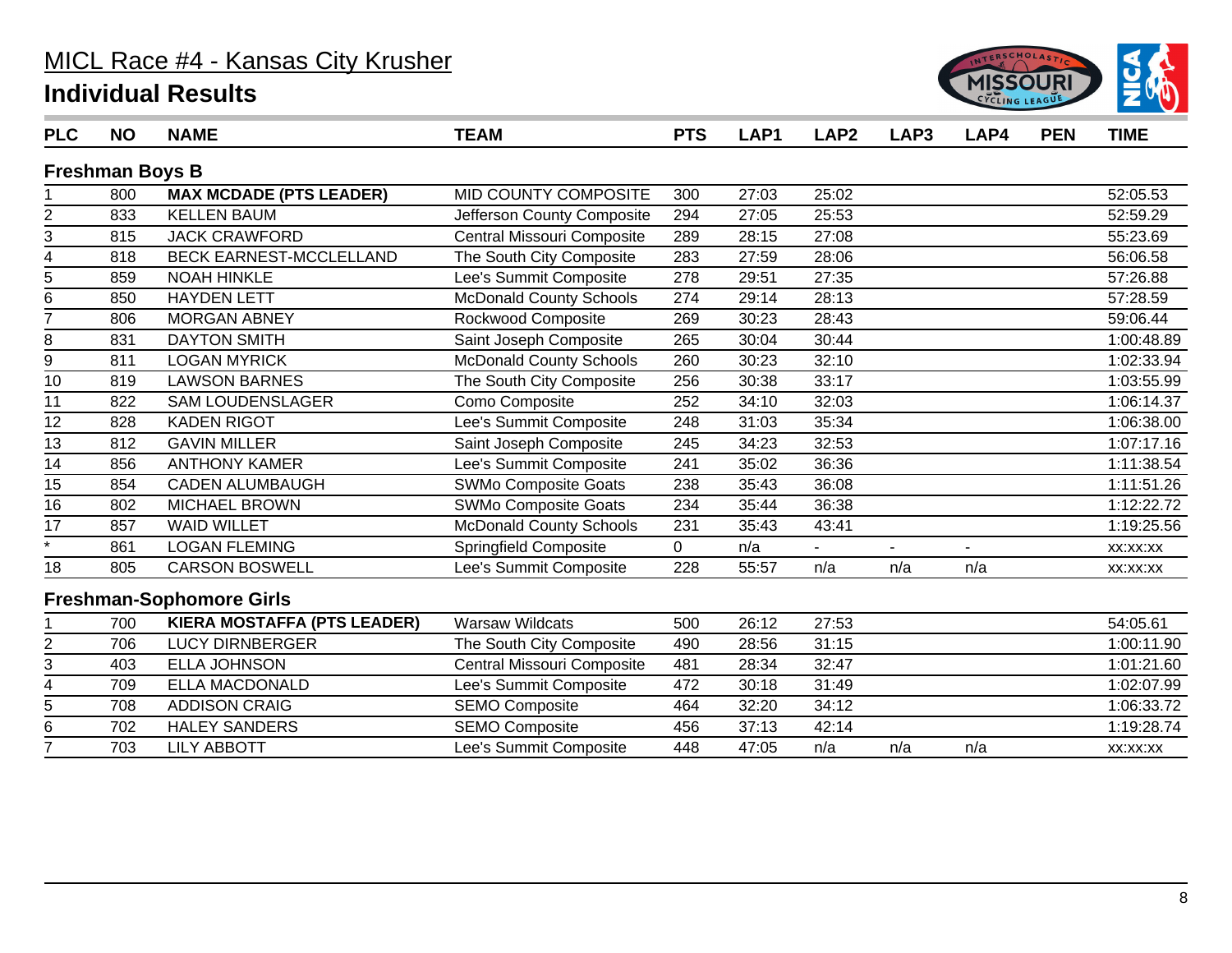

| <b>PLC</b>              | <b>NO</b> | <b>NAME</b>                       | <b>TEAM</b>                    | <b>PTS</b> | LAP <sub>1</sub> | LAP <sub>2</sub> | LAP3  | LAP4 | <b>PEN</b> | <b>TIME</b> |
|-------------------------|-----------|-----------------------------------|--------------------------------|------------|------------------|------------------|-------|------|------------|-------------|
| <b>JV Boys</b>          |           |                                   |                                |            |                  |                  |       |      |            |             |
|                         | 227       | <b>ISAAC BEDOW</b>                | Jefferson County Composite     | 300        | 25:45            | 24:18            |       |      |            | 50:04.42    |
| $\overline{c}$          | 212       | <b>NIKLAS METZ</b>                | <b>West Plains Composite</b>   | 294        | 25:49            | 24:17            |       |      |            | 50:06.69    |
| 3                       | 235       | <b>LIAM MOORE</b>                 | Lee's Summit Composite         | 289        | 27:47            | 25:35            |       |      |            | 53:23.62    |
| $\overline{\mathbf{4}}$ | 234       | <b>JACK ZEITZ</b>                 | Como Composite                 | 283        | 27:01            | 26:37            |       |      |            | 53:39.11    |
| 5                       | 215       | <b>SHAYN IVY (PTS LEADER)</b>     | Central Missouri Composite     | 278        | 27:48            | 27:18            |       |      |            | 55:06.77    |
| 6                       | 201       | <b>LUKE CRAWFORD</b>              | Central Missouri Composite     | 274        | 28:07            | 27:23            |       |      |            | 55:30.70    |
| 7                       | 207       | <b>RONNY DANIELS</b>              | Tri Lakes Composite            | 269        | 30:03            | 26:01            |       |      |            | 56:04.85    |
| 8                       | 230       | <b>WESTAN TRIPP</b>               | St. Charles Composite          | 265        | 29:31            | 28:08            |       |      |            | 57:40.05    |
| 9                       | 210       | <b>BEN STEIGER</b>                | Rockwood Composite             | 260        | 29:41            | 28:00            |       |      |            | 57:41.90    |
| $\overline{10}$         | 206       | <b>JACKSON TOBIAS</b>             | <b>Warren County Composite</b> | 256        | 32:37            | 33:42            |       |      |            | 1:06:20.44  |
| 11                      | 202       | <b>ISAAC HAMILTON</b>             | Park Hill                      | 252        | 26:34            | n/a              | n/a   | n/a  |            | XX:XX:XX    |
|                         |           | <b>Sophomore Boys A</b>           |                                |            |                  |                  |       |      |            |             |
|                         | 528       | <b>JACKSON WITTE</b>              | <b>Springfield Composite</b>   | 500        | 21:09            | 21:31            | 21:42 |      |            | 1:04:23.96  |
| $\overline{2}$          | 520       | <b>JOE VORCE (PTS LEADER)</b>     | <b>Warsaw Wildcats</b>         | 490        | 21:17            | 23:33            | 24:10 |      |            | 1:09:00.97  |
| 3                       | 515       | <b>SAM LEWIS</b>                  | Springfield Composite          | 481        | 23:03            | 23:13            | 23:32 |      |            | 1:09:49.63  |
| $\overline{\mathbf{4}}$ | 517       | YUSUF JAVAID                      | Rockwood Composite             | 472        | 23:51            | 24:16            | 23:43 |      |            | 1:11:52.53  |
| 5                       | 526       | <b>WIL FROELIGER</b>              | Como Composite                 | 464        | 23:03            | 23:41            | 25:07 |      |            | 1:11:52.72  |
| 6                       | 522       | <b>GARRISON TAYLOR</b>            | <b>Springfield Composite</b>   | 456        | 24:36            | 25:31            | 26:00 |      |            | 1:16:09.11  |
| $\overline{7}$          | 508       | KADE MCCLEARN                     | <b>Springfield Composite</b>   | 448        | 23:35            | 25:47            | 28:37 |      |            | 1:17:59.73  |
| 8                       | 516       | <b>CADEN RECTOR-CURRENT</b>       | <b>Springfield Composite</b>   | 441        | 24:16            | 26:57            | 30:04 |      |            | 1:21:18.58  |
| 9                       | 525       | <b>ELI KAKOURIS</b>               | The South City Composite       | 434        | 24:10            | 28:05            | 32:26 |      |            | 1:24:42.77  |
| 10                      | 537       | <b>BRYCE GOFF</b>                 | St. Charles Composite          | 427        | 30:57            | n/a              | n/a   | n/a  |            | XX:XX:XX    |
|                         |           | <b>Sophomore Boys B</b>           |                                |            |                  |                  |       |      |            |             |
|                         | 501       | <b>JOSHUA BROWN</b>               | <b>SWMo Composite Goats</b>    | 300        | 29:39            | 28:40            |       |      |            | 58:20.55    |
| $\overline{2}$          | 531       | <b>LUKE KRUEGER</b>               | Park Hill                      | 294        | 31:52            | 33:07            |       |      |            | 1:04:59.91  |
| $\overline{3}$          | 503       | <b>ADAM AL-SAWAFI</b>             | Jefferson County Composite     | 289        | 31:54            | 33:23            |       |      |            | 1:05:17.44  |
| 4                       | 510       | <b>RILEY WOHLETZ (PTS LEADER)</b> | Central Missouri Composite     | 283        | 31:20            | 47:33            |       |      | 05:00      | 1:23:53.26  |